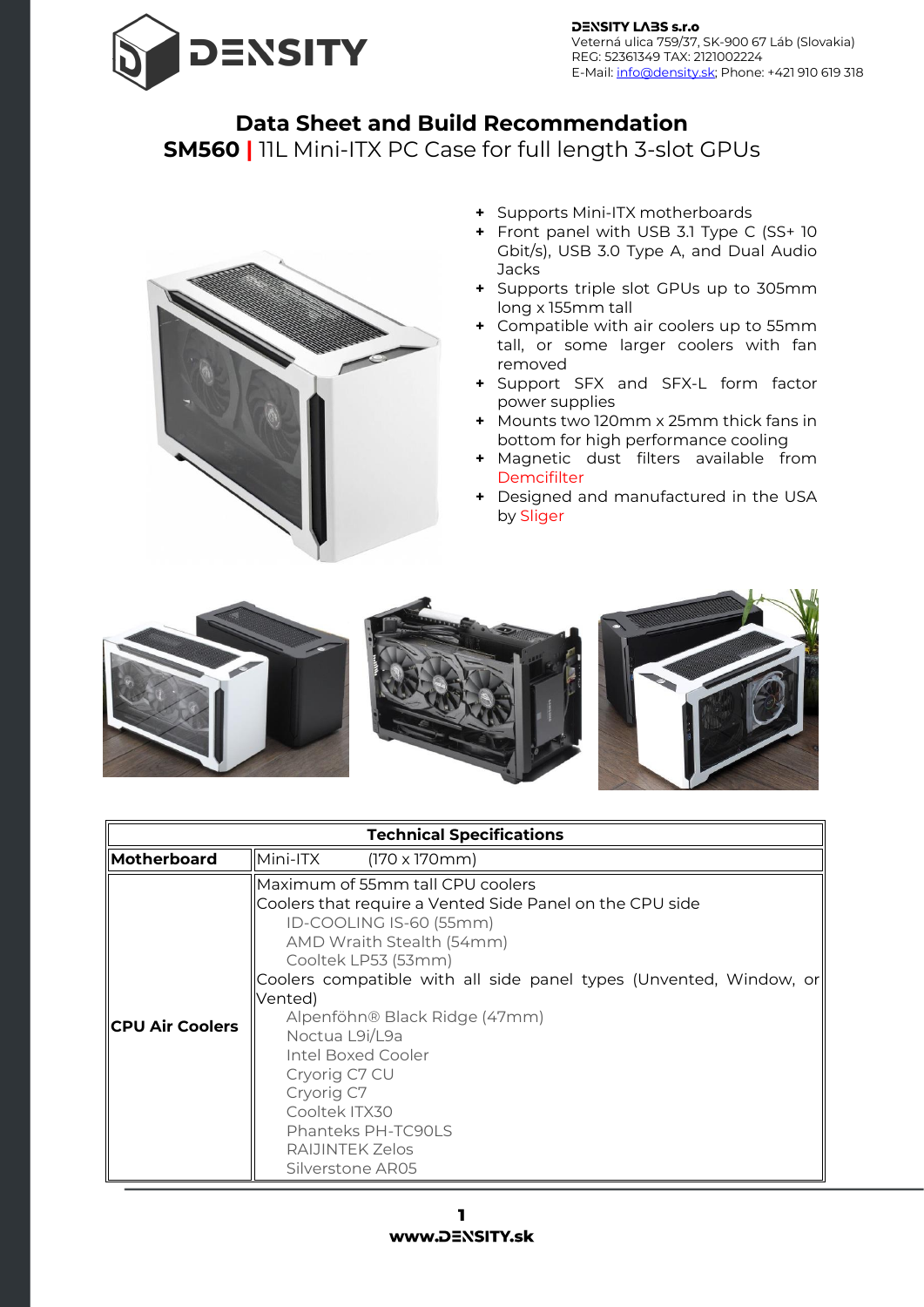

|                                    | Silverstone AR11<br>SEMI-PASSIVE MODE: these heatsinks require Unvented or Window<br>panels, and two high static pressure fans<br>be quiet! SHADOW ROCK LP (FAN REMOVED)<br>Phanteks PH-TC12LS (FAN REMOVED)<br>Noctua NH-L9x65 (FAN REMOVED)<br>REEVEN BRONTES RC-1001b (FAN REMOVED)<br>Scythe SCSK-1100 Shuriken Rev. B (FAN REMOVED)<br>SCYTHE Big Shuriken 3 CPU Cooler SCBSK-3000 (FAN REMOVED)<br>Thermalright AXP-100H Muscle (FAN REMOVED)                                                                                                                                                                                                                                                                    |
|------------------------------------|------------------------------------------------------------------------------------------------------------------------------------------------------------------------------------------------------------------------------------------------------------------------------------------------------------------------------------------------------------------------------------------------------------------------------------------------------------------------------------------------------------------------------------------------------------------------------------------------------------------------------------------------------------------------------------------------------------------------|
|                                    | Thermalright AXP-100 Copper (FAN REMOVED)<br>Cooltek CR-701 (FAN REMOVED)                                                                                                                                                                                                                                                                                                                                                                                                                                                                                                                                                                                                                                              |
| <b>AIO Liquid</b><br><b>Cooler</b> | 92mm Asetek 645LT<br>Requires 92mm AIO adapter plate<br>120mm AIO liquid coolers<br>Requires 120mm AIO kit<br>120mmr radiator thickness + 120mm fan thickness must be <<br>72mm<br>CPU pump block / coolant hoses must be < 55mm tall from CPU<br>Limits GPU length to 187mm long                                                                                                                                                                                                                                                                                                                                                                                                                                      |
| <b>Fan Mounting</b>                | 2x 120mm fans in bottom plenum<br>Fans can be a maximum of 25mm thick with high static pressure<br>on the bottom as intake                                                                                                                                                                                                                                                                                                                                                                                                                                                                                                                                                                                             |
| <b>PCIe Cards</b>                  | Supports three(3) slot wide cards with room between side panel and<br>card for airflow<br>Card is mounted behind motherboard on a PCIe 3.0 16x Flexible<br>Ribbon Riser<br>with 120mm AIO kit<br>Maximum card length: 187mm<br>with Standard Inlet<br>Maximum card height: 133mm (157mm for power connectors)<br>Maximum card length: 305mm (325mm with front panel SSD tray<br>removed)<br>Maximum card width: 67mm<br>with Pigtail Inlet<br>Maximum card height: 157mm<br>Maximum card length: 305mm (325mm with front panel SSD tray<br>removed)<br>Maximum card width: 67mm<br>recommend to measure components yourself to<br>We .<br>avoid<br>incompatibility caused by manufacturers discrepancies in dimensions |
| <b>Storage</b>                     | (2x) 2.5" SSD/HDD mounting points behind front panel<br>Optional (4x) 2.5" SSD/HDD mounting bracket [replaces 1x 120mm<br>bottom fan]<br>Maximum two brackets for total of 8x 2.5" SSD/HDDs<br>Optional (1x) 3.5" HDD mount bracket [replaces 1x 120mm bottom fan]<br>Maximum two brackets for (2x) 3.5" HDD in bottom of case                                                                                                                                                                                                                                                                                                                                                                                         |
| Front<br>connection                | One USB 3.1 Gen 2 Type C to USB E header (SS+ 10 Gbit/s)<br>One USB 3.0 Type A to 20-Pin Motherboard Header<br>Two Audio Jacks to standard 9-Pin HD AUDIO header                                                                                                                                                                                                                                                                                                                                                                                                                                                                                                                                                       |
| <b>Security</b>                    | 1x Kensington Lock Cutout                                                                                                                                                                                                                                                                                                                                                                                                                                                                                                                                                                                                                                                                                              |
| <b>Power Supply</b>                | <b>SFX</b><br>Corsair SF series<br>SilverStone SST-SX series                                                                                                                                                                                                                                                                                                                                                                                                                                                                                                                                                                                                                                                           |